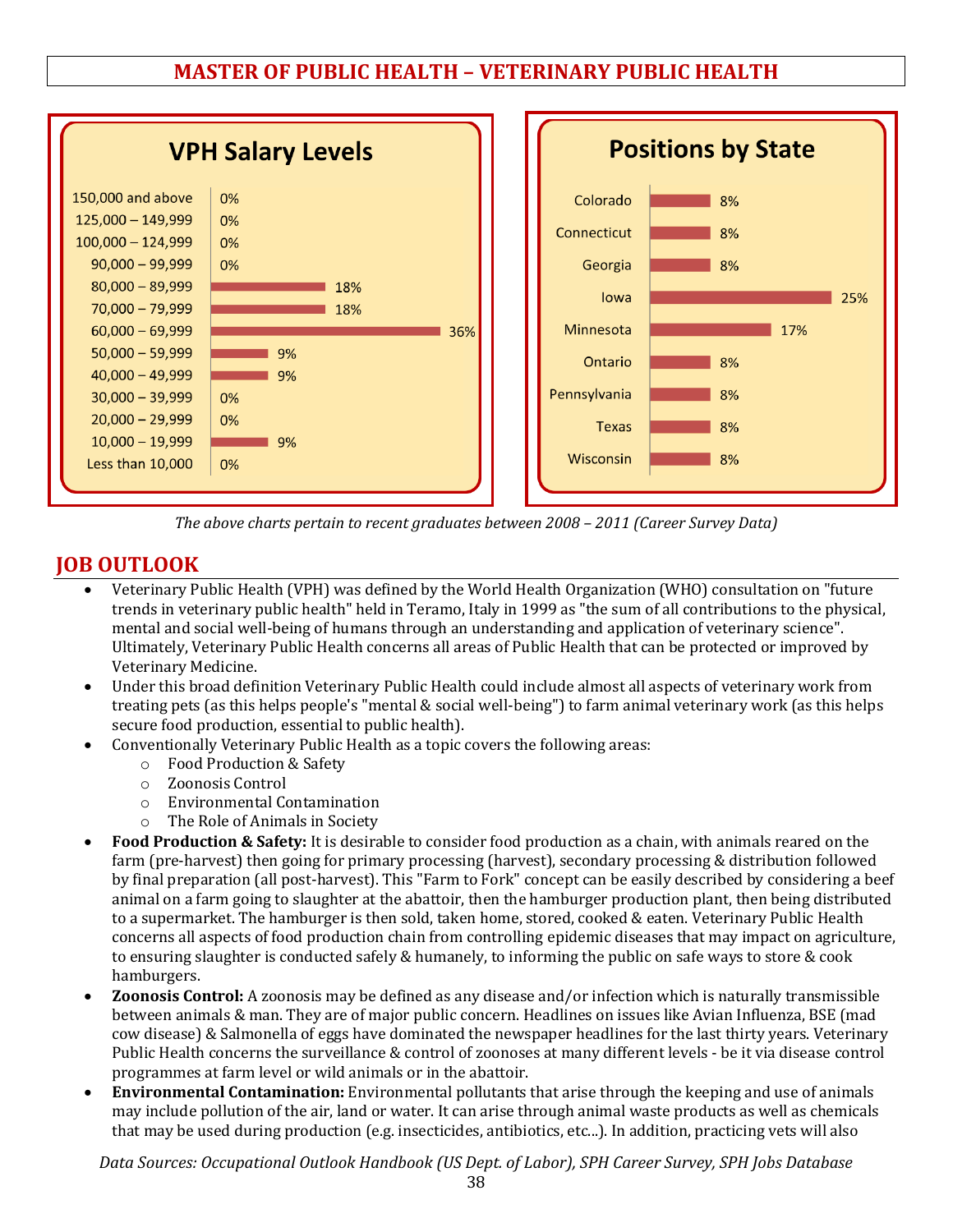produce potential environmental contaminants in the form of used needles, syringes, animal tissue & other clinical waste. All of these materials have to be dealt with in a safe and controlled way.

- **The Role of Animals in Society:** This aspect of Veterinary Public Heath deals with a number of ethical issues. Welfare of animals is an ever present issue regardless of the setting, whether it concerns pet animals, production animals or wild animals. Where the line that defines acceptable & unacceptable welfare conditions lies is different for different individuals from different countries & cultures, however, it is common for minimum welfare standards to be defined in legislation. Other issues may concern the use of animals in science, not just for experimentation, but the use of transgenic animals (an animals who has had its genome deliberately altered by genetic engineering techniques as opposed to selective breeding) & xenotransplantation (the transplantation of organs or tissues from one species to another) or the emergence of resistance to antimicrobial drugs due to their use in animals.
- **Other Roles/Practices:** Risk Communication; Public Health Leadership/Policy; Disaster Preparedness; Occupational Health; Teaching and Research; and Epidemiology.
- In addition, Public Health Veterinarians address complex problems that relate to the health of animals and people; operate as field epidemiologists investigating new and emerging diseases; serve as leaders for zoonoses prevention and control programs such as rabies, foodborne illnesses and arboviruses; prepare and respond to bioterrorism and other public health emergencies; work to ensure the health of humans and animals by promoting safe natural and working environments; and develop public policy at local, state, national and international levels.
- Public Health Vets work mostly in public settings including industry, government, non-profit and private organizations such as:
	- $\circ$  Private Industry pharmaceutical and vaccine companies, animal feed, food processors, medical device companies.
	- $\circ$  Government Agencies Departments of Agriculture, Departments of Natural Resources, Departments of Public Health, Center for Epidemiology and Animal Health, Center of Disease Control.
	- $\circ$  International Organizations Food and Agriculture Organization of the United Nations, World Health Organization, World Animal Health Organization.
	- o Uniformed Services Army Veterinary Corps, Air Force Health Officer, Public Health Corps.
	- o International Public Health Agencies Veterinarians without Boarders, Heifer Project International, Pan American Health Organization.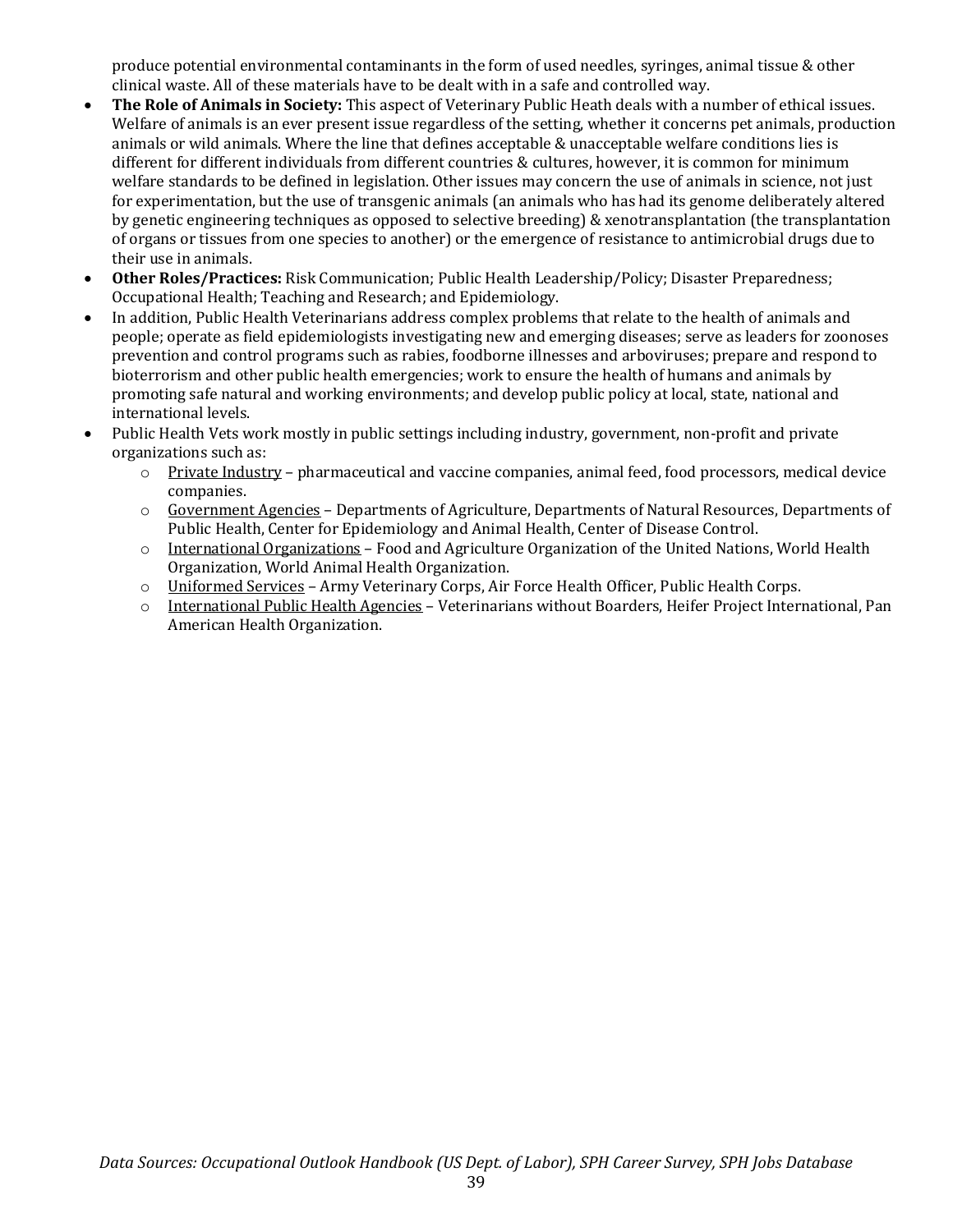

*The above charts pertain to recent graduates between 2008 – 2011 (Career Survey Data)*

# **JOB TITLES**

| Assistant/Associate Professor | Diet Design & Formulation         | Scientist Biostatistician  |
|-------------------------------|-----------------------------------|----------------------------|
| Program Director              | Export Public Health Veterinarian | EIS Officer - CDC          |
| Private Practitioner          | Public Health Veterinarian        | Pathology Resident         |
| Research Coordinator          | Staff Veterinarian                | <b>Study Coordinator</b>   |
| Veterinary Epidemiologist     | Veterinary Public Health Director | Veterinary Medical Officer |
|                               |                                   |                            |

# **EMPLOYERS**

American Veterinary Medical Assoc. Centers for Disease Control & Prevention (CDC) Children's Hospital Boston Ctr. For Animal Health & Food Safety Dept. of Health & Human Services Dept. of Natural Resources Minnesota Board of Animal Health Medical College of Wisconsin HealthPartners National Institutes of Health National Student Leadership Conference Novartis Pharmaceuticals State of New Hampshire The Center for Integrative Medicine U.S. Army Proctor & Gamble University of Pennsylvania Health System U.S. Dept. of Agriculture University of Minnesota Lawrence Livermore National Laboratory World Health Organization Veterinarians without Borders Army Veterinary Corps. Lincoln Park Zoo

# **FIELD EXPERIENCE SITES**

#### **Minnesota**

Board of Animal Health Humane Society Veterinary Medical Association Michael Foods Minnesota Department of Agriculture Minnesota Department of Education Minnesota Department of Health

*Data Sources: Occupational Outlook Handbook (US Dept. of Labor), SPH Career Survey, SPH Jobs Database*